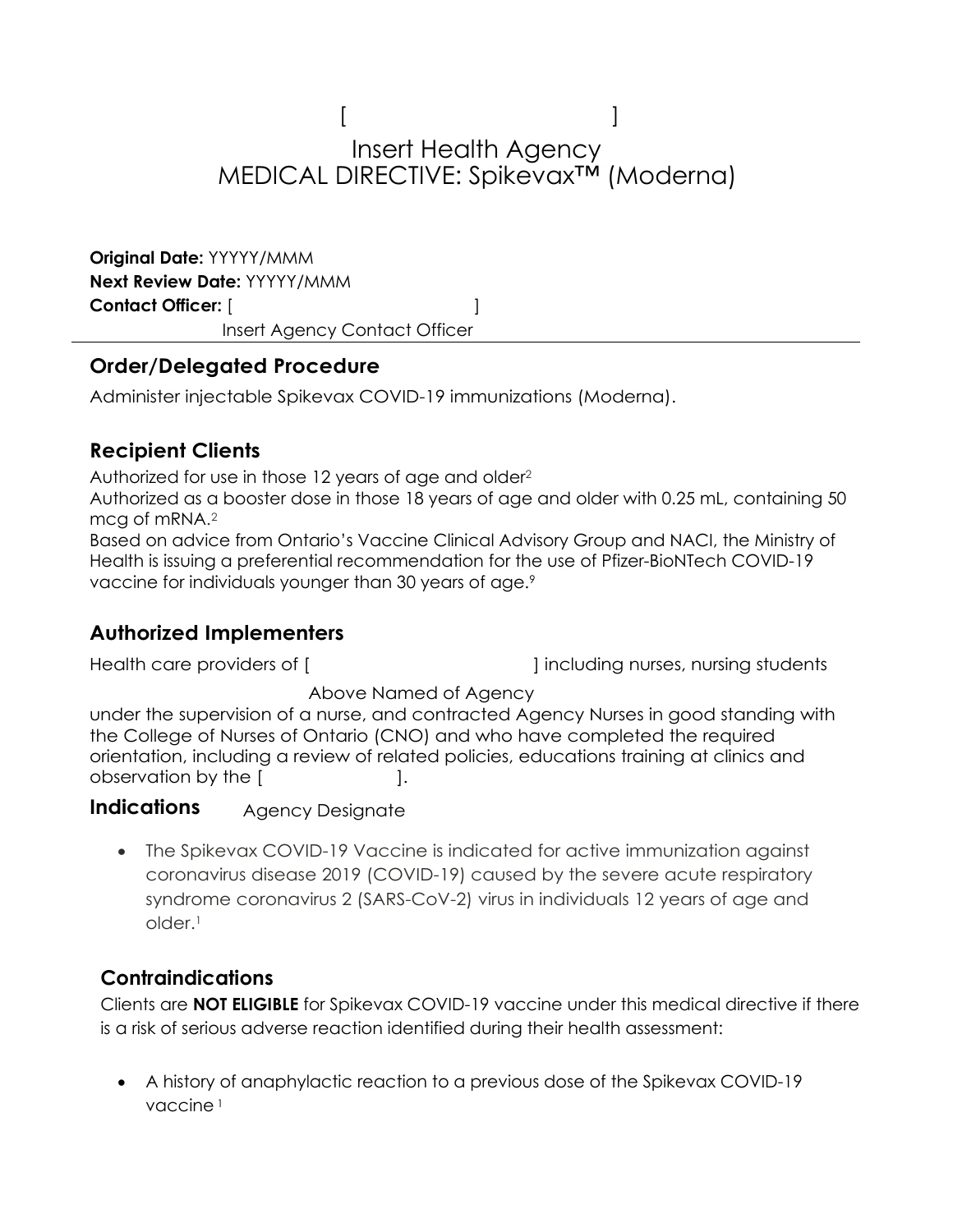• A history of proven immediate or anaphylactic hypersensitivity to any component of the Spikevax COVID-19 vaccine or its packaging.1 Components of the Spikevax COVID-19 vaccine are listed in Appendix A.

**The vaccine should not be administered in a general vaccine clinic. The client must seek evaluation by an appropriate physician or Nurse Practitioner (NP)**. Such an assessment is required to assess the method for possible (re)administration of a COVID-19 vaccine.<sup>9</sup>

Documentation after discussion with the health care provider is to be provided at the clinic including a vaccination care plan and **parameters the clinic should meet to provide safe vaccine administration.**<sup>9</sup>

# **Precautions**

- As a precautionary measure, the additional dose of mRNA vaccine should be deferred in individuals who have experienced myocarditis or pericarditis following any preceding dose of an mRNA COVID-19 vaccine until more information is available. <sup>15</sup> The National Advisory Committee on Immunization (NACI), Public Health Ontario (PHO) and The Ministry of Health continue to follow this closely and will update this recommendation as more evidence becomes available. <sup>14</sup>
- Individuals with proven severe allergic reaction (e.g., anaphylaxis) to injectable therapy not related to a component of authorized COVID-19 vaccines (e.g. intramuscular, intravenous, or subcutaneous vaccines or therapies) may be routinely vaccinated and do not need to be assessed. Most instances of anaphylaxis to a vaccine begin within 30 minutes after administration of the vaccine. Therefore, an extended period of observation post-vaccination of 30 minutes should be provided for the aforementioned individuals. 2
- Individuals with a history of allergy not related to a component of authorized COVID-19 vaccines or other injectable therapy (e.g. foods, oral drugs, insect venom or environmental allergens) can receive COVID-19 vaccines without any special precautions. Individuals should be observed for a minimum of 15 minutes following vaccination. 2
- Clients with a bleeding disorder should be optimally managed prior to immunization.<sup>2</sup>
- Clients currently experiencing moderate/severe, acute illness should have their vaccination postponed until the illness has resolved. 2

# **Additional Special Considerations and Booster Dose Eligibility**

- COVID-19 vaccines should not be given simultaneously with monoclonal antibodies or convalescent plasma. 2
- Clients receiving anticoagulant therapy can be immunized if they are optimally managed, and after immunization they should be advised to apply firm pressure to the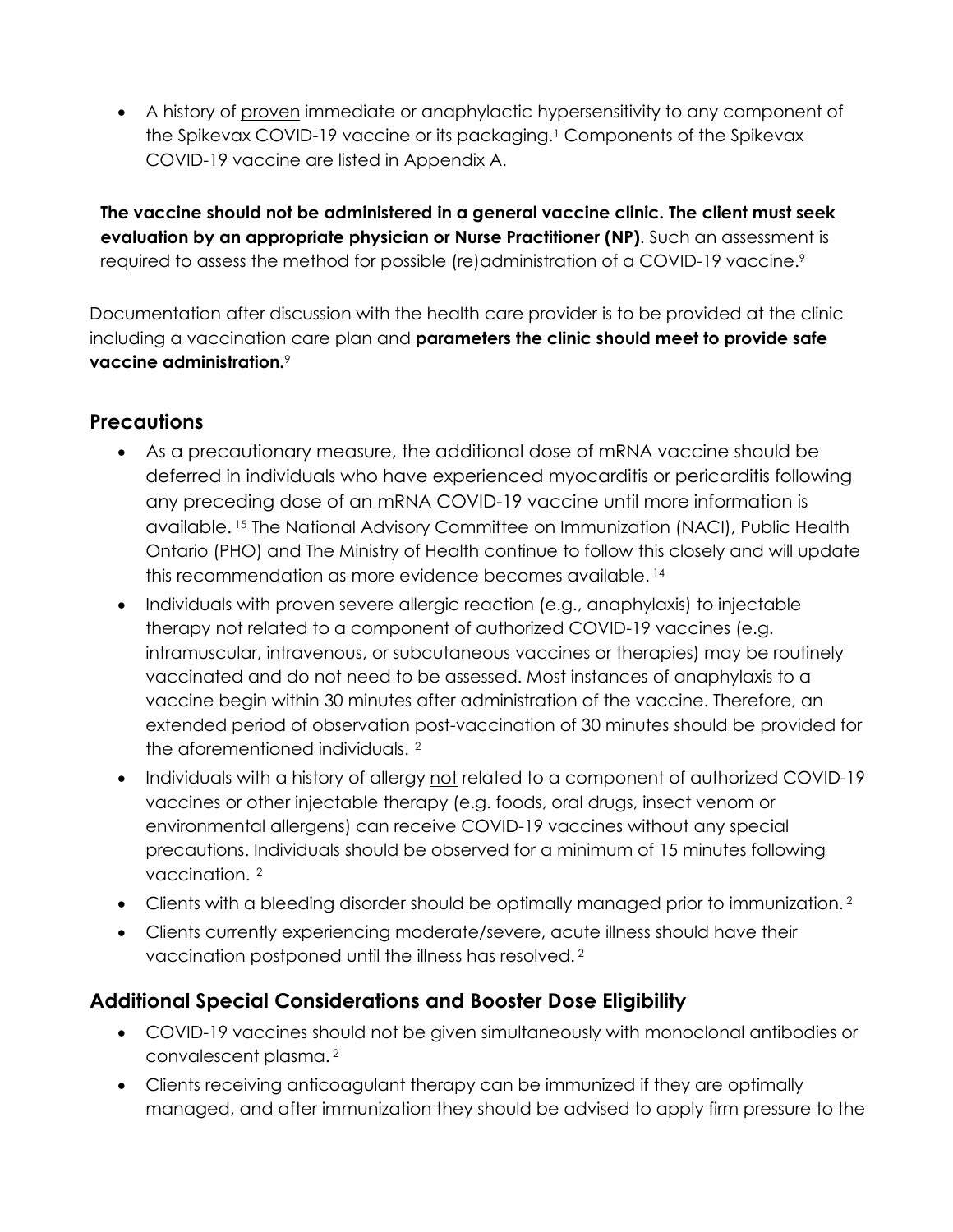injection site for 5 to 10 minutes. 2

- NACI recommends that COVID-19 vaccines may be given concomitantly with, or at any time before or after, other vaccines, including live, non-live, adjuvanted, or unadjuvanted vaccines.2
- If tuberculin skin testing or an IGRA test is required, it should be administered and read before immunization or delayed for at least 4 weeks after vaccination. Vaccination with COVID-19 vaccines may take place at any time after all steps of tuberculin skin testing have been completed. 2
- For more information on the administration of COVID-19 vaccines, please refer to the NACI document: Recommendations on the use of COVID-19 vaccines (or as current).
- If this is the individual's second dose and they received the AstraZeneca vaccine for their first dose, ensure the client has read and understood the COVID-19 Vaccine Information for Individuals who received a First Dose of the AstraZeneca/COVISHEIELD information sheet from the Ministry of Health.
- For the most current information related to special populations, please refer to the Ministry of Health document: [https://www.health.gov.on.ca/en/pro/programs/publichealth/coronavirus/docs/vacci](https://www.health.gov.on.ca/en/pro/programs/publichealth/coronavirus/docs/vaccine/COVID-19_vaccination_rec_special_populations.pdf) [ne/COVID-19\\_vaccination\\_rec\\_special\\_populations.pdf](https://www.health.gov.on.ca/en/pro/programs/publichealth/coronavirus/docs/vaccine/COVID-19_vaccination_rec_special_populations.pdf)
- For information on third dose eligibility and fourth doses for specific populations, please refer to the Ministry of Health document: [https://www.health.gov.on.ca/en/pro/programs/publichealth/coronavirus/docs/vacci](https://www.health.gov.on.ca/en/pro/programs/publichealth/coronavirus/docs/vaccine/COVID-19_vaccine_third_dose_recommendations.pdf) ne/COVID-19 vaccine third dose recommendations.pdf January 13, 2022 (or as current).

# **Obtaining Consent**

Appropriate informed consent must be obtained as per the *Guidelines for Implementing the Order/Delegated Procedure* and the client must NOT have any contraindications.

# **Guidelines for Implementing the Order/Delegated Procedure**

Nurses and nursing students are expected to prepare and administer vaccine(s) to clients in a safe, effective, and ethical manner, and to be accountable for their actions. Nurses and nursing students are expected to meet the College of Nurses of Ontario's Medication Practice Standard by performing all the administration and verification steps to minimize the chance of error.

Nurses and nursing students are expected to consult with their Manager or designate if unable to perform their nursing duties in a safe and effective manner.

Responsibilities of the nurse and nursing student who implement the intervention include the following:

• Clarify that informed consent has been obtained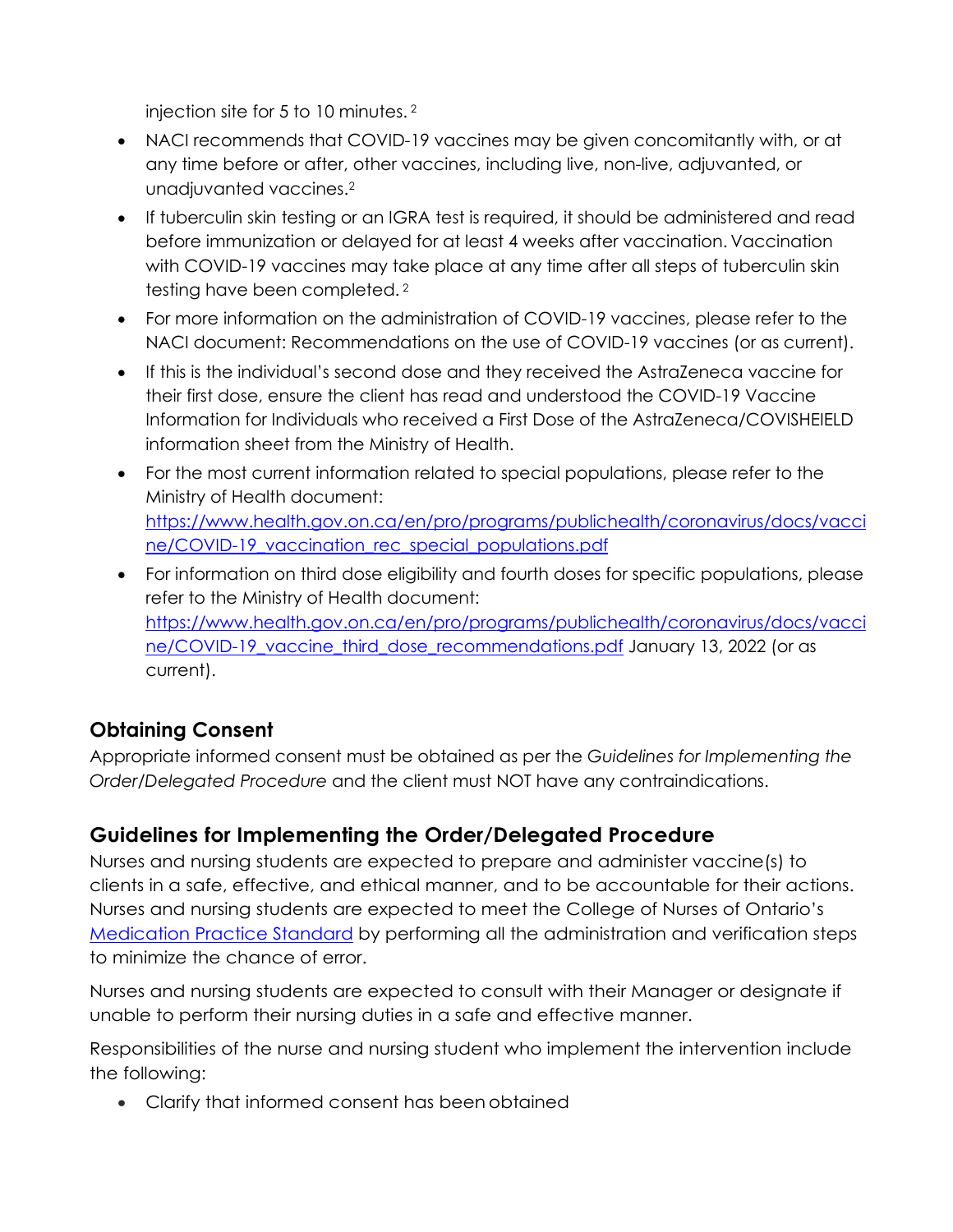- Assess the client to determine whether the specific client conditions and any situational circumstances identified in the directive have beenmet
- Know the risks to the client of implementing the Order/Delegated Procedure
- Possess the knowledge, skills and judgement required to implement the directive safely
- Know the predictability of the outcomes of the intervention
- Determine whether management of the possible outcomes is within their practice; if so whether they are competent to provide management of outcomes and if not, whether the appropriate resources are available to assist as required.

Administration of vaccine must be in accordance with the manufacturers' product information monographs and the NACI's Recommendations on the use of COVID-19 vaccine(s)2.

At all clinics where immunizing agents are administered, the [  $\vert$  will be available for consult. Agency Designate

# **Informed Consent**

To obtain informed consent, the nurse and/or nursing student must ensure:

- The purpose of the immunization, desired outcome, risks, and benefits are reviewed.
- The client has read and understood the information on the appropriate COVID-19 Vaccine Information Sheet(s). If the client cannot read the sheet, it should be read or explained to them. The nurse must ensure the client has no contraindications to the vaccine as specified in the "Contraindications" section and query regarding current health (e.g., immunosuppression) and precautions.
- The client has had the opportunity to ask questions about the vaccine and had these questions answered to their satisfaction.
- The client has provided informed written or verbal consent to the nurse administering vaccine.

# **Capacity to provide consent**

A client can give consent if they understand the information that is being presented to them and appreciate the foreseeable consequences of their decision or lack of decision.

### **When in doubt about informed consent or a medical condition of the client, do not administer the vaccine and consult with the** [ ].

Agency Designate

**Spikevax COVID-19 Vaccine**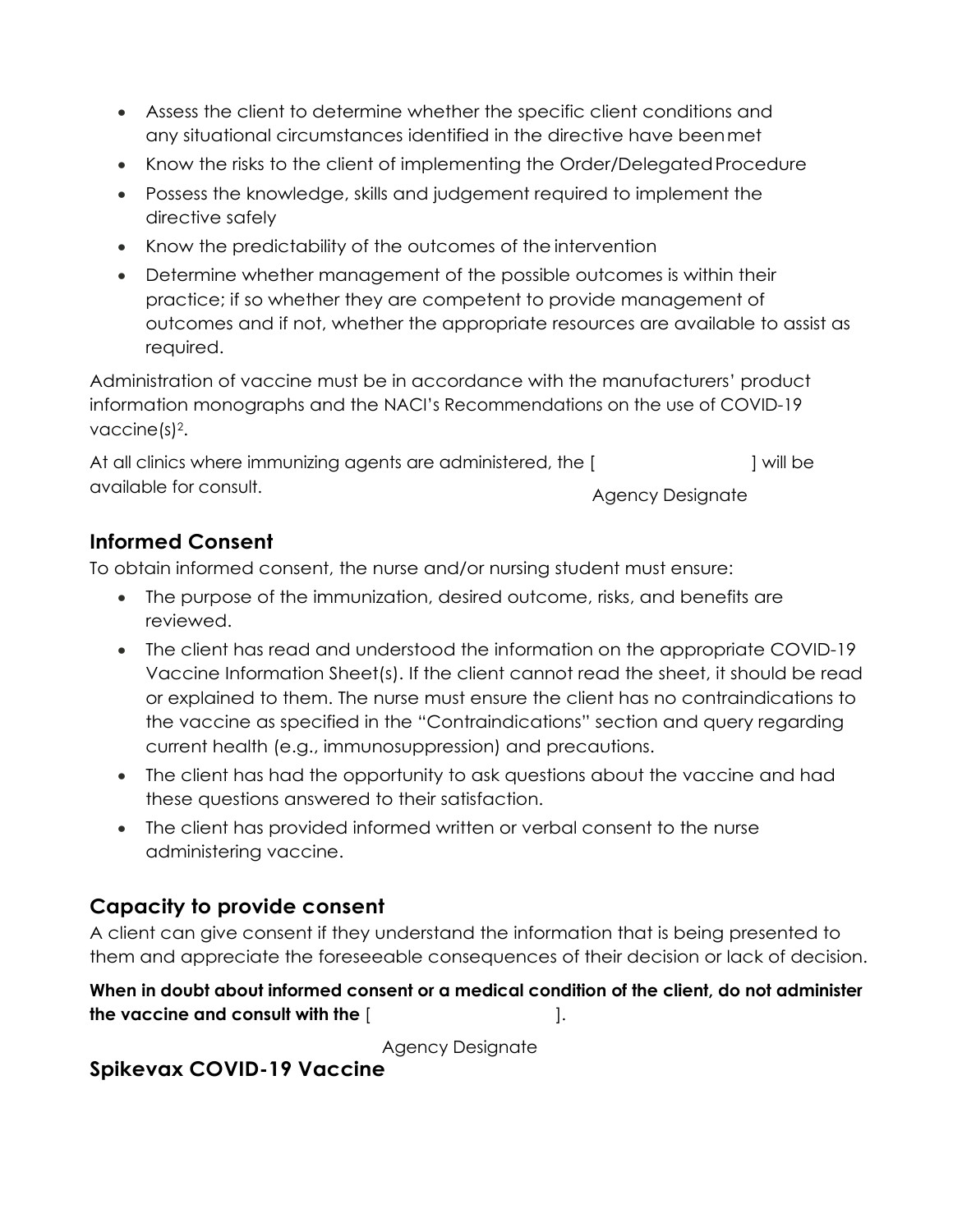#### **Dose and Schedule for the Spikevax COVID-19 Vaccine**

Dose:

• 100 mcg of SARS-CoV-2 spike protein mRNA.

Volume:

• 0.5 mL

Schedule:

- 2 doses
	- $\circ$  Minimum Interval = 21 days
	- $\circ$  Authorized Interval = 28 days
- 3 doses
	- o **Important:** If receiving Spikevax vaccine as a booster dose, a half dose (50mcg) is recommended for individuals less than 70 years of age who are not considered immunocompromised based on the outlined criteria in the Ministry of Health document [COVID-19 Vaccine Third Dose Recommendations](https://www.health.gov.on.ca/en/pro/programs/publichealth/coronavirus/docs/vaccine/COVID-19_vaccine_third_dose_recommendations.pdf) (January 13, 2022 or as current), 16
	- 4 doses
		- o For fourth dose eligibility and dose intervals refer to the Ministry of Health document [COVID-19 Vaccine Third Dose Recommendations](https://www.health.gov.on.ca/en/pro/programs/publichealth/coronavirus/docs/vaccine/COVID-19_vaccine_third_dose_recommendations.pdf) (January 13, 2022 or as current)
		- o For rationale and options for vaccine type and dose, refer to table 2 in the aforementioned guidance document.

#### **Preparation and Administration of the Spikevax COVID-19 Vaccine**

Follow the *Injection Technique Policy and Procedure of* [ ] in conjunction with the following resources below.

Named Agency

COVID-19 Vaccine Administration guidance document

[https://www.health.gov.on.ca/en/pro/programs/publichealth/coronavirus/docs/vaccine/CO](https://www.health.gov.on.ca/en/pro/programs/publichealth/coronavirus/docs/vaccine/COVID-19_vaccine_administration.pdf) VID-19 vaccine administration.pdf with additional information on preparation, dosage forms, strengths, composition, and packaging found in the vaccine product monograph <https://covid-vaccine.canada.ca/info/pdf/covid-19-vaccine-moderna-pm-en.pdf>

#### **Storage Requirements and Additional Doses from Vaccine Vials**

Refer to the Vaccine Storage and Handling guidance document [https://www.health.gov.on.ca/en/pro/programs/publichealth/coronavirus/docs/vaccine/va](https://www.health.gov.on.ca/en/pro/programs/publichealth/coronavirus/docs/vaccine/vaccine_storage_handling_pfizer_moderna.pdf) [ccine\\_storage\\_handling\\_pfizer\\_moderna.pdf](https://www.health.gov.on.ca/en/pro/programs/publichealth/coronavirus/docs/vaccine/vaccine_storage_handling_pfizer_moderna.pdf)

## **Documentation and Communication**

Documentation of administered doses into the COVax database post-vaccination should be followed in conjunction with the [ ] documentation procedure, and the College Named Agency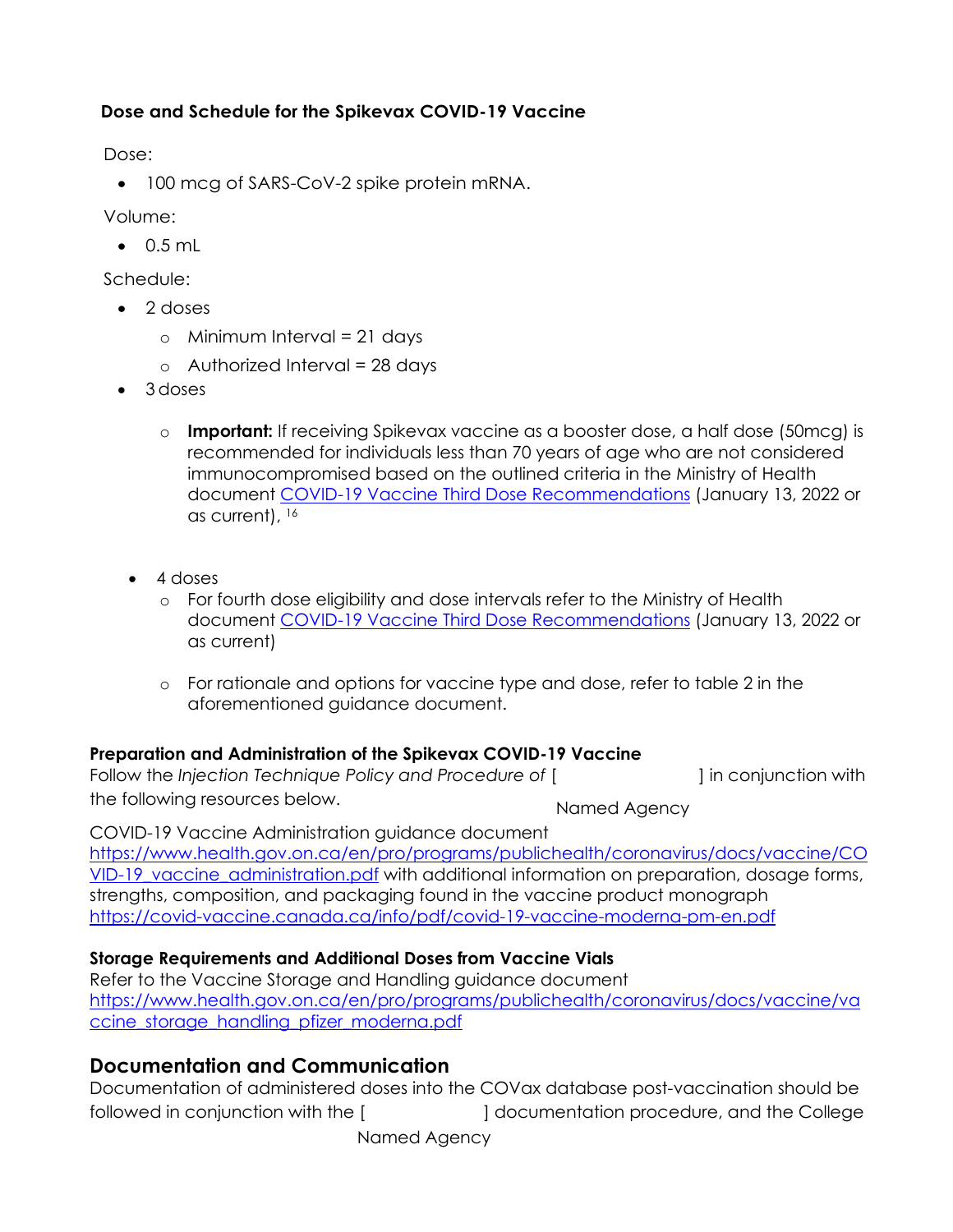of Nurses of Ontario's Documentation Practice Standard. 6

# **Adverse Reactions**

The following adverse events have been reported as being common or very common after Spikevax COVID-19 vaccine:2

- Pain at the injection site
- Tiredness
- Headache
- Muscle ache and stiffness
- Chills
- Fever
- Swelling or redness at the injection site
- Nausea and/or vomiting
- Enlarged lymph nodes<sup>1</sup>

Recommendations for the post-vaccination observation period for other vaccines during the pandemic, such as for influenza vaccine, should continue to be followed. Therefore, advise clients to remain in the post-vaccination waiting area for the length of time as recommended in the National Advisory Committee on Immunization (NACI) *Recommendations on the Duration of the Post-vaccination Observation Period for Influenza Vaccination during the COVID-19 Pandemic.*<sup>4</sup>

Given the urgency to provide booster doses, the 15-minute observation period booster doses of mRNA vaccines could be waived on a temporary basis during the emergency response to the Omicron variant. A reduced post-vaccination observation period, between 5 -15 minutes could be considered for the administration of third booster doses of COVID-19 vaccine during the pandemic, if specific conditions are met such as past experience with the two previous COVID-19 vaccine doses and other relevant conditions as outlined in the NACI 2020-2021 influenza vaccine advice.16

In situations of suspected hypersensitivity or non-anaphylactic allergy to COVID-19 vaccine components, the [ ] shall be consulted prior to vaccination, to determine Agency Designate

the appropriateness of the vaccination, the option of vaccination in a controlled setting and/or the use of an extended post-vaccination observation period.

As per s.38 of the *Health Protection and Promotion Act*, those administering vaccines should ensure that the vaccine recipients are advised to immediately call their doctor/ nurse practitioner or go to the nearest hospital emergency department if they develop a reaction that could be related to the vaccine.<sup>5</sup> Specifically, the client should be monitored for:

- Hives
- Swelling of the mouth and throat
- Trouble breathing, hoarseness or wheezing
- High fever (over  $40\square C$  or  $104\square F$ )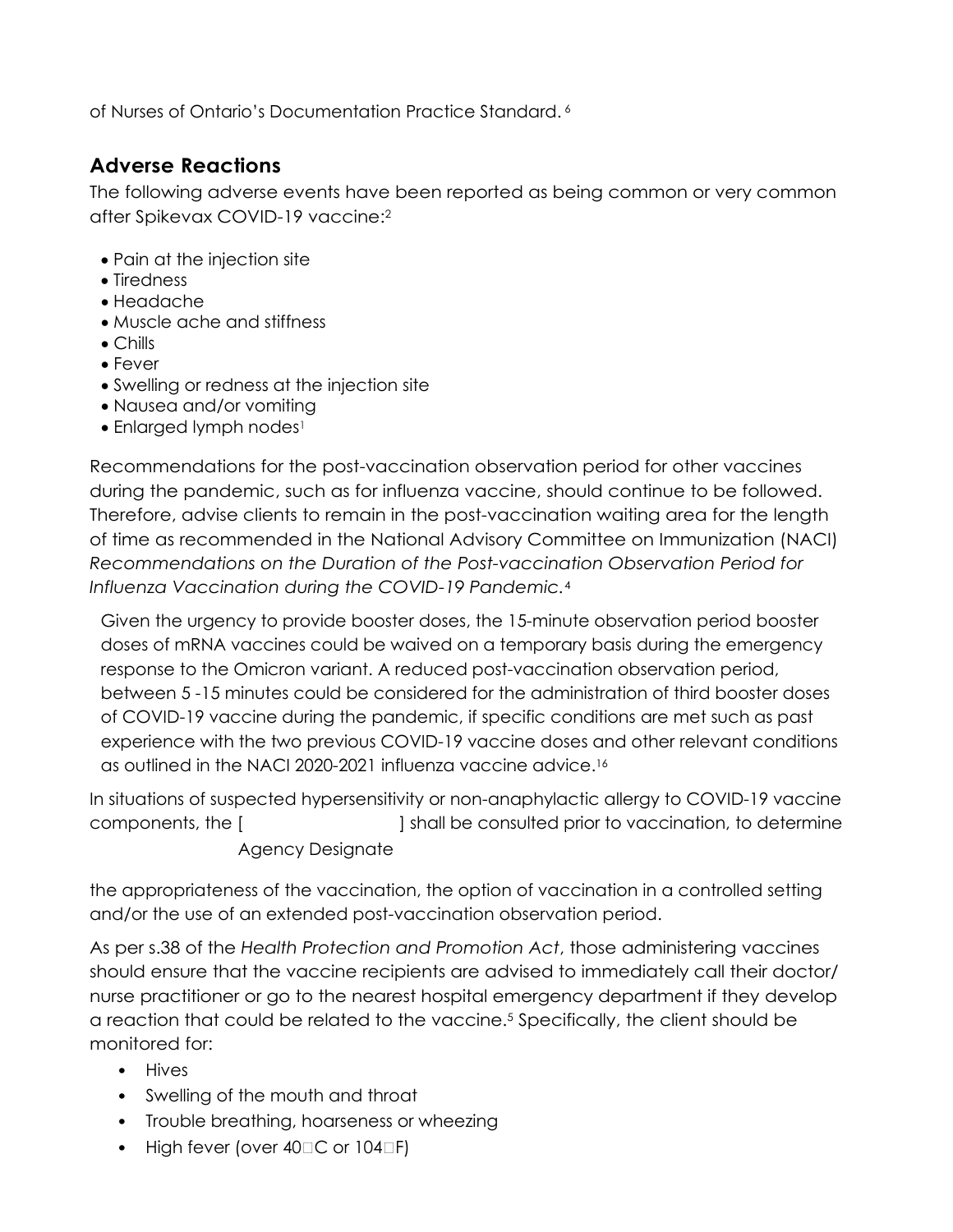• Convulsions (seizures)

If a reaction as described above occurs while at [  $\qquad \qquad$  ] clinic, refer to the *Medical Directive for Anaphylaxis Management.*  Named Agency

**Adverse events/reactions must be documented and reported to the Renfrew County and District Health Unit.**

#### **Approving Physician(s)/Authorizer(s):**

| <b>NAME:</b> | <b>DATE: YYYYY/MMM/DD</b> |
|--------------|---------------------------|
| SIGNATURE:   |                           |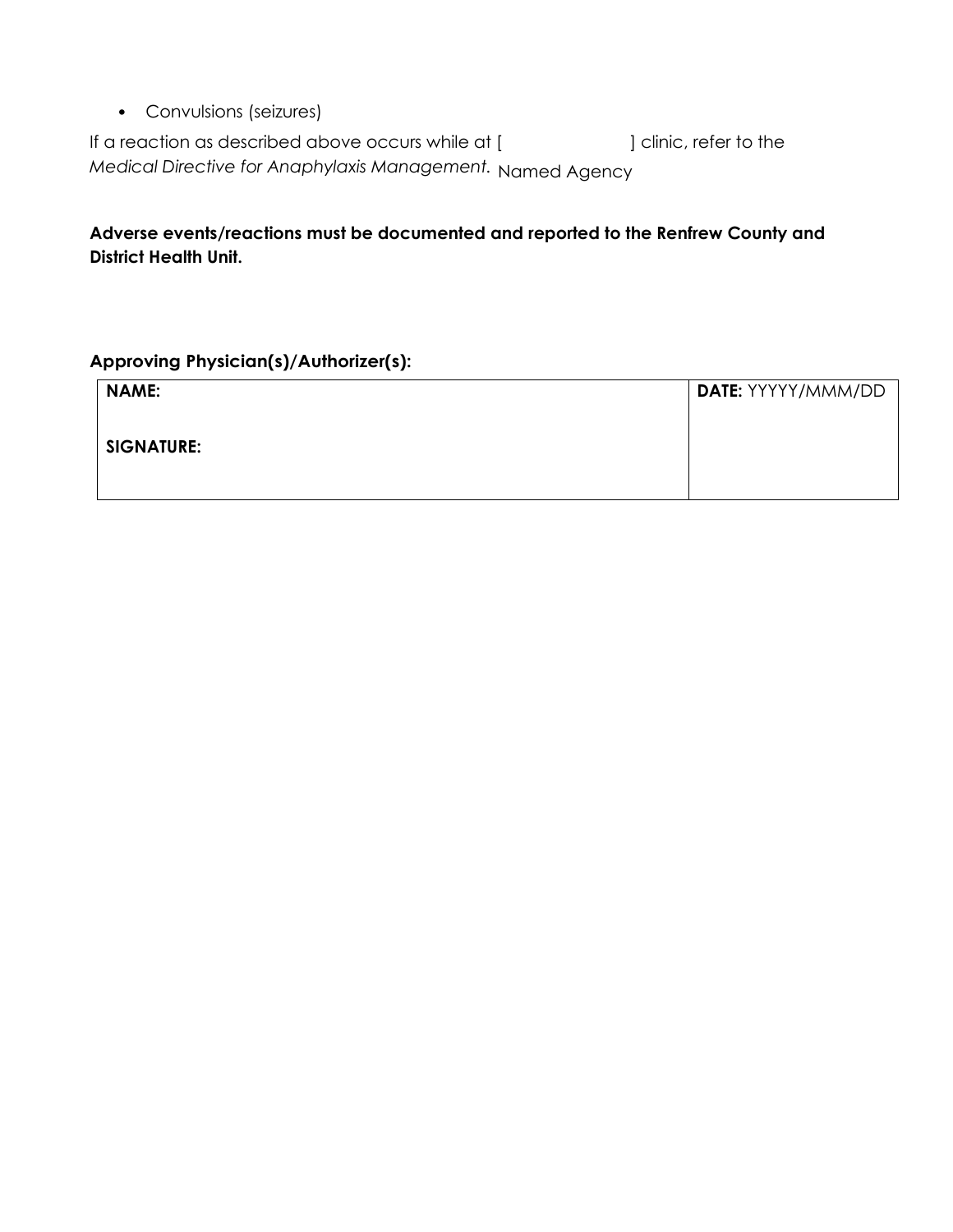# **Appendix A: Components of the Spikevax COVID-19 Vaccine and its Packaging**

For a comprehensive list of components in the vaccine and packaging, please consult the product leaflet or information contained within the product monograph available through Health Canada's Drug Product Database.2

Potential non-medicinal ingredients in the vaccine or its container known to cause type 1 hypersensitivity reactions ranging from mild cutaneous reactions to anaphylaxis includes the following (which may not be a complete list):

• polyethylene glycol (PEG)<sup>2</sup>

The full list of non-medical ingredients is as follows:<sup>1</sup>

- 1,2-distearoyl-sn-glycero-3-phosphocholine (DSPC)
- Acetic acid
- Cholesterol
- Lipid SM-102
- PEG2000 DMG 1,2-dimyristoyl-racglycerol, methoxy-polyethyleneglycol
- Sodium acetate
- Sucrose
- Tromethamine
- Tromethamine hydrochloride
- Water for injection

Spikevax COVID-19 Vaccine does not contain any preservatives, antibiotics, adjuvants, or human- or animal-derived materials. The glass vials have a stopper which does not contain natural rubber latex.1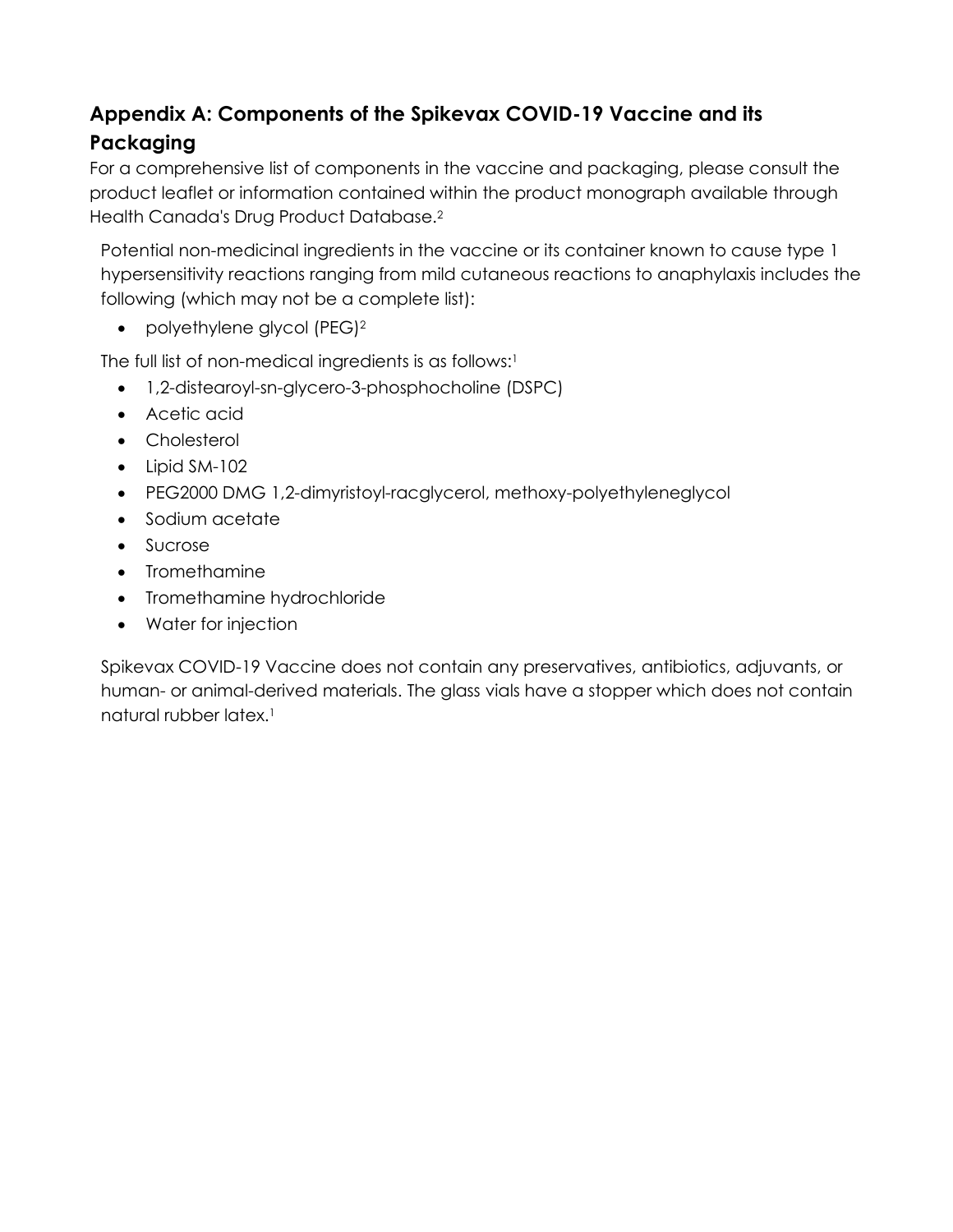# **Appendix B: Immunosuppression**

- Long-term immunosuppressive therapy is used for various disease conditions including cancer, organ transplantation, GVHD following HSCT, and chronic inflammatory conditions (e.g., inflammatory bowel disease, inflammatory arthritis, psoriasis, systemic lupus erythematosus). Therapies include cancer chemotherapy, radiation therapy, long term high-dose steroid treatment (prednisone equivalent of ≥ 2 mg/kg/day or 20 mg/day if weight > 10 kg, for ≥ 14 days), cytotoxic drugs, calcineurin inhibitors, biological response modifiers and antibodies that target lymphocytes.
- In general, if a patient is 3 months post-chemotherapy and the cancer is in remission, or if immunosuppression has been discontinued for at least 3 months (6 months or more for anti-B cell antibodies), the person is no longer considered immunocompromised.
- Individuals living with HIV that are considered immunocompetent can be vaccinated. Individuals with stable Hepatitis B or C infection can also be vaccinated. 8
- If there is uncertainty regarding whether or not a client qualifies as being immunosuppressed, consult their Health Care Provider.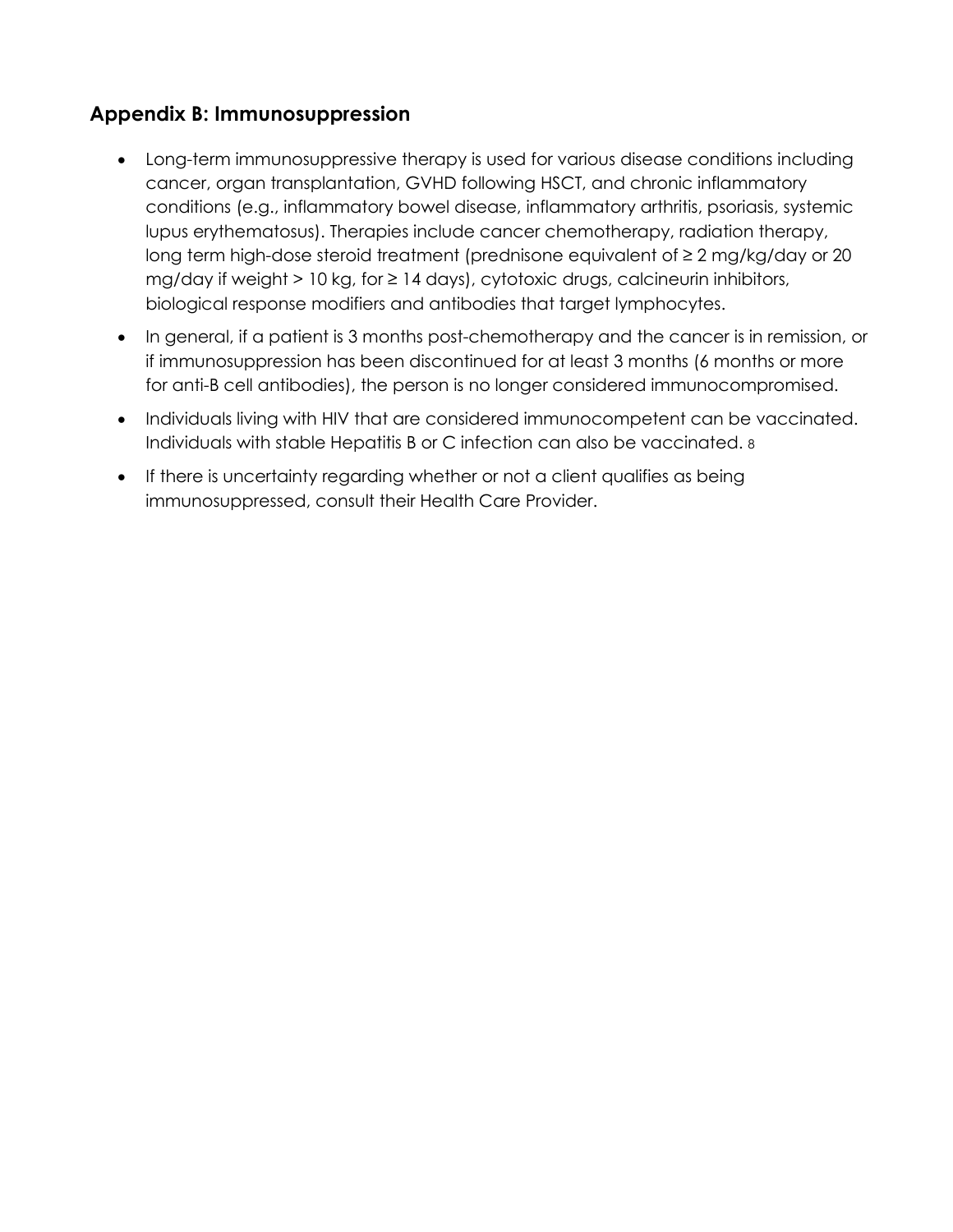# **REFERENCES**

- 1. Product Monograph- Spikevax COVID-19 Vaccine[:https://covid](https://covid-vaccine.canada.ca/info/pdf/covid-19-vaccine-moderna-pm-en.pdf)[vaccine.canada.ca/info/pdf/covid-19-vaccine-moderna-pm-en.pdf](https://covid-vaccine.canada.ca/info/pdf/covid-19-vaccine-moderna-pm-en.pdf)
- 2. NACI's Recommendations on the use of COVID-19 vaccine(s): [https://www.canada.ca/en/public-health/services/publications/healthy](https://www.canada.ca/en/public-health/services/publications/healthy-living/canadian-immunization-guide-part-4-active-vaccines/page-26-covid-19-vaccine.html#t4)[living/canadian-immunization-guide-part-4-active-vaccines/page-26-covid-19](https://www.canada.ca/en/public-health/services/publications/healthy-living/canadian-immunization-guide-part-4-active-vaccines/page-26-covid-19-vaccine.html#t4) [vaccine.html#t4](https://www.canada.ca/en/public-health/services/publications/healthy-living/canadian-immunization-guide-part-4-active-vaccines/page-26-covid-19-vaccine.html#t4)
- 3. NACI's Guidance on the Prioritization of key populations for COVID-19 Vaccine(s): https://www.canada.ca/en/public-health/services/immunization/national-advisorycommittee-on-immunization-naci/guidance-prioritization-key-populations-covid-19 vaccination.html#a34
- 4. Recommendations on the Duration of the Post-vaccination Observation Period for Influenza Vaccination during the COVID-19 Pandemic: https://www.canada.ca/en/public-health/services/immunization/national-advisorycommittee-on-immunization-naci/recommendations-duration-observation-period-postinfluenza-vaccination-during-covid-19-pandemic.html
- 5. Health Protection and Promotion Act: https://www.ontario.ca/laws/statute/90h07#BK45
- 6. College of Nurses of Ontario. Documentation, revised 2008. Toronto, ON: 2019. Available from: http://www.cno.org/globalassets/docs/prac/41001\_documentation.pdf
- 7. Ministry of Health and Long-Term Care Guidance document COVID-19 Vaccine-relevant information and planning resources: http://www.health.gov.on.ca/en/pro/programs/publichealth/coronavirus/covid19\_vac cine.aspx
- 8. Canadian Immunization Guide, Immunization of Immunocompromised Persons Part 3- Vaccination of Specific Populations. Available at https://www.canada.ca/en/publichealth/services/publications/healthy-living/canadian-immunization-guide-part-3 vaccination-specific-populations/page-8-immunization-immunocompromisedpersons.html
- 9. Ministry of Health and Long-Term Care Guidance document: COVID-19 Vaccination Recommendations for Special Populations. Version 9.1 December 31, 2021. Available at [https://www.health.gov.on.ca/en/pro/programs/publichealth/coronavirus/docs/vaccin](https://www.health.gov.on.ca/en/pro/programs/publichealth/coronavirus/docs/vaccine/COVID-19_vaccination_rec_special_populations.pdf) [e/COVID-19\\_vaccination\\_rec\\_special\\_populations.pdf](https://www.health.gov.on.ca/en/pro/programs/publichealth/coronavirus/docs/vaccine/COVID-19_vaccination_rec_special_populations.pdf)
- 10. Ministry of Health and Long-Term Care Guidance document COVID-19 Vaccine: Allergy Form. Version 3.0 March 11, 2021-or as current. Available at http://www.health.gov.on.ca/en/pro/programs/publichealth/coronavirus/docs/vaccine /COVID-19\_Vaccination\_Allergy\_Form.pdf
- 11. Ministry of Health and Long-Term Care Guidance Document: [https://www.health.gov.on.ca/en/pro/programs/publichealth/coronavirus/docs/vaccin](https://www.health.gov.on.ca/en/pro/programs/publichealth/coronavirus/docs/vaccine/vaccine_storage_handling_pfizer_moderna.pdf) [e/vaccine\\_storage\\_handling\\_pfizer\\_moderna.pdf](https://www.health.gov.on.ca/en/pro/programs/publichealth/coronavirus/docs/vaccine/vaccine_storage_handling_pfizer_moderna.pdf) Version 7.2 January 5, 2022.
- 12. NACI Rapid Response: Interchangeability of Authorized COVID-19 Vaccines.
- 13. Ministry of Health Memorandum: Ontario COVID-19 Vaccine Program. August 17, 2021